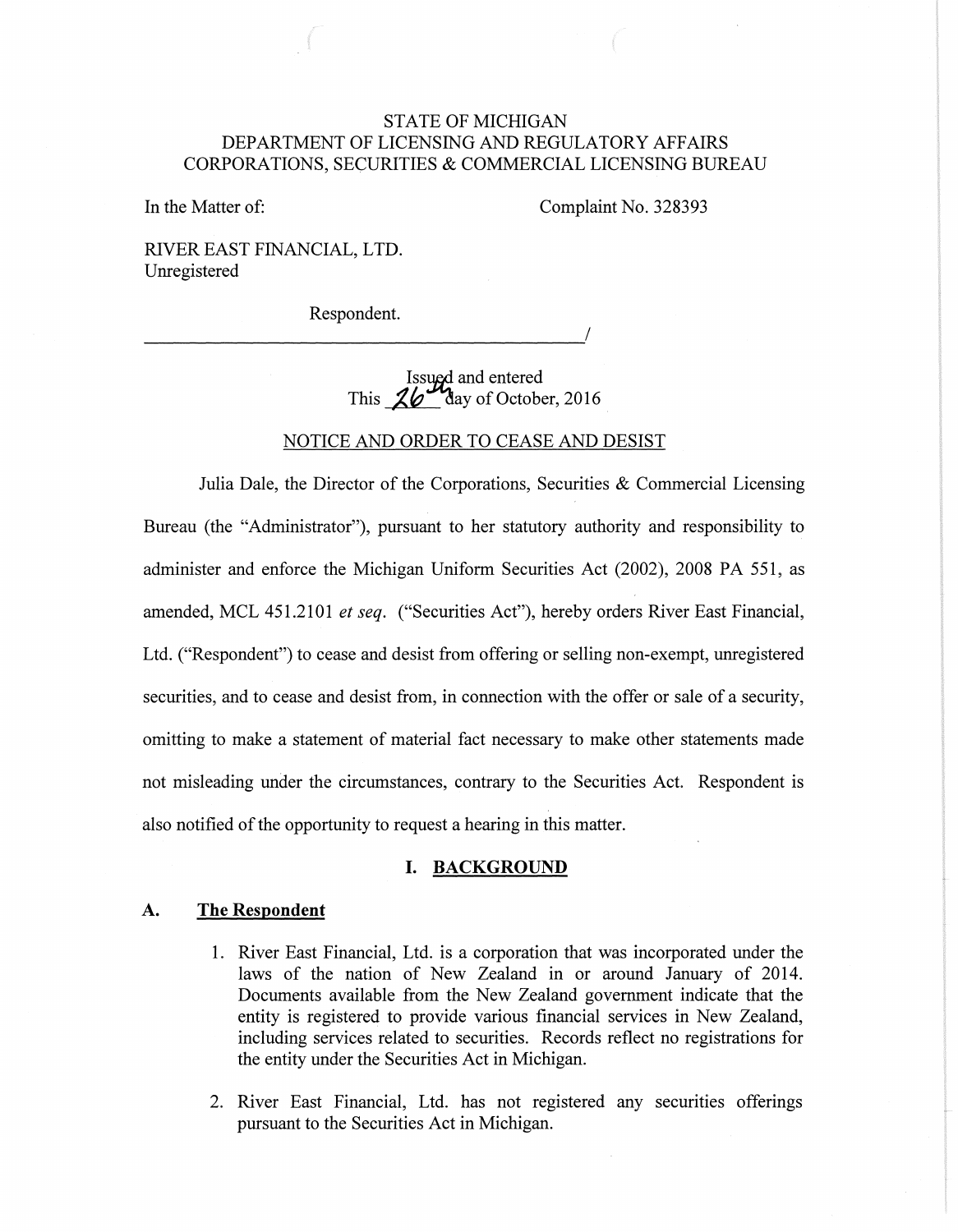## B. Findings of Fact

- 1. The Bureau conducted an investigation of Respondent's Activities.
- 2. The investigation developed evidence that Respondent maintained a publicly available website that offered for sale various accounts, including the following accounts:
	- a. The "GSL Account", which was described in marketing materials as follows: "The core business of GSL is the provision of commercial finance to approved borrowers and the acquisition or development of various trailing income facilities. GSL also provides capital for trading in Medium Term Notes (MTNs) and Commercial Bank Paper..." (Exhibit  $1 - GSL$  Account Disclosure).
	- b. The "PCIL Account", which was described in marketing materials as follows: "PCIL was incorporated to hold private equity in energy assets such as Clean Thermal Coal production and High Purity Quartz Silicon production. A loan from REF to PCIL is a powerful way to gain access into the resources sector without the high level of risk associated with direct investment..." (Exhibit  $2 -$ PCIL Account Disclosure).
- 3. An investment in either the GSL Account or the PCIL Account would result in the consummation of an investment contract pursuant to the Securities Act; therefore, they constitute securities. Bureau records reflect no registrations of those securities, and no exemptions from registration have been claimed by Respondent.
- 4. The investigation also developed evidence that Respondent's marketing materials for the GSL Account stated, "The directors at GSL have hit their target rate of  $17\%$  every year since  $2001...$ " (Exhibit 1).
- 5. The GSL Account marketing materials failed to disclose who the directors are, what credentials they possess, what special skills they have that allow them to create value for potential investors, whether the board is static or turns over frequently, or whether it operates by committee or is an individual. A reasonable investor might consider those facts to be important in making an investment decision.
- 6. The investigation also developed evidence that Respondent's marketing materials for the PCIL Account stated, "The 28% annual growth is the target growth rate after fees and expenses associated with the management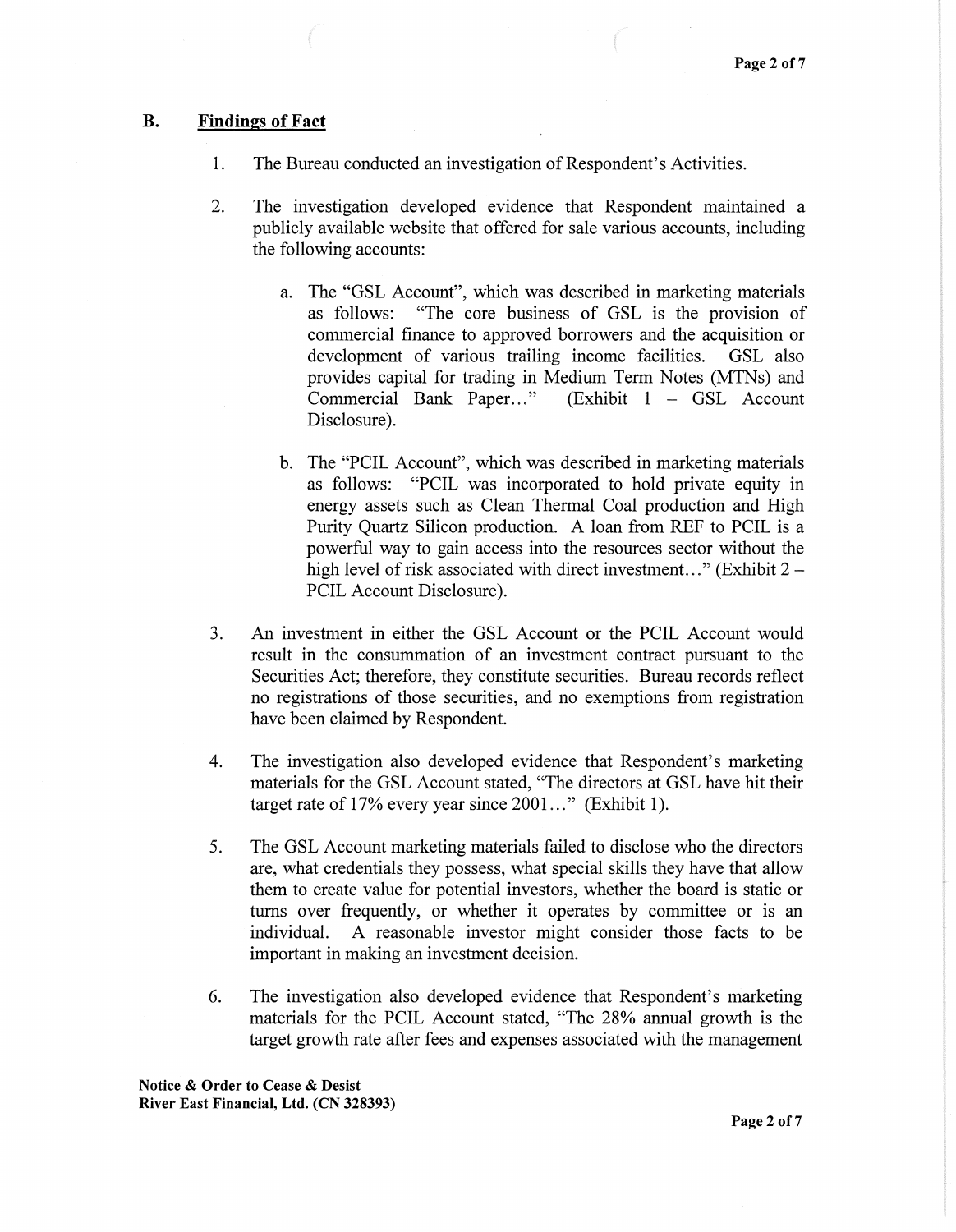and capital raising costs of PCIL itself. The directors of PCIL have operated similar loan facilities in the energy resources sector since 2011 via their other special purpose vehicles and have either met or exceeded all of their target growth and return goals thus far ... " (Exhibit 2).

7. The marketing materials failed to disclose who the directors are, what credentials they possess, what special skills they have that allow them to create value for potential investors, whether the board is static or turns over frequently, or whether it operates by committee or is an individual. The materials identify other special purpose vehicles that have allegedly met or exceeded growth goals, but fail to identify any of them. A reasonable investor might consider those facts to be important in making an investment decision.

#### II. RELEVANT STATUTORY PROVISIONS

1. Section 102c(c) of the Securities Act, MCL 451.2102c(c) defines "Security", in part, as:

a note; stock; treasury stock; security future; bond; debenture; evidence of indebtedness; certificate of interest or participation in a profit-sharing agreement; collateral trust certificate; preorganization certificate or subscription; transferable share; investment contract; voting trust certificate; certificate of deposit for a security; fractional undivided interest in oil, gas, or other mineral rights; put, call, straddle, option, or privilege on a security, certificate of deposit, or group or index of securities, including an interest in or based on the value of that put, call, straddle, option, or privilege on that security, certificate of deposit, or group or index of securities, put, call, straddle, option, or privilege entered into on a national securities exchange relating to foreign currency, an investment in a viatical or life settlement agreement; or, in general, an interest or instrument commonly known as a "security"; or a certificate of interest or participation in, temporary or interim certificate for, receipt for, guarantee of, or warrant or right to subscribe to or purchase, any of the foregoing...

(v) The term includes an investment in a common enterprise with the expectation of profits to be derived primarily from the efforts of a person other than the investor. As used in this subparagraph, a "common enterprise" means an enterprise in which the fortunes of the investor are interwoven with those of either the person offering the investment, a third party, or other investors ...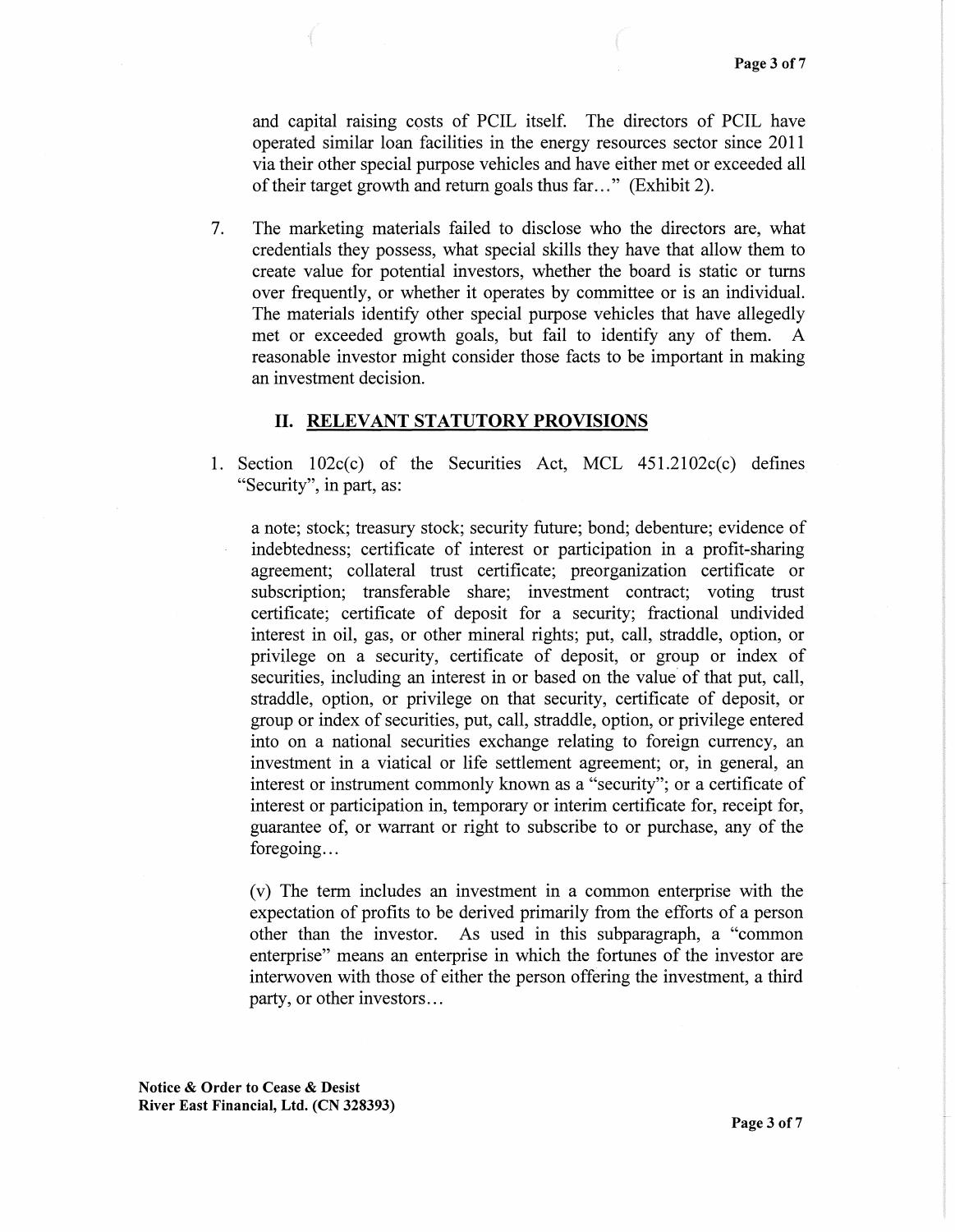2. Section 301 of the Securities Act, MCL 451.2301, states:

A person shall not offer or sell a security in this state unless 1 or more of the following are met:

(a) The security is a federal covered security.

(b) The security, transaction, or offer is exempted from registration under section 201 to 203.

(c) The security is registered under this act.

3. Section 501 of the Securities Act, MCL 451.2501 states:

It is unlawful for a person, in connection with the offer, sale, or purchase of a security or the organization or operation of a Michigan investment market under article 4A, to directly or indirectly do any of the following:...

(b) Make an untrue statement of a material fact or omit to state a material fact necessary in order to make the statements made, in the light of the circumstances under which they were made, not misleading...

4. Section  $503(1)$  of the Securities Act, MCL  $451.2503(1)$ , states:

In a civil action or administrative proceeding under this act, a person claiming an exemption, exception, preemption, or exclusion has the burden to prove the applicability of the exemption, exception, preemption, or exclusion.

#### III. CONCLUSIONS OF LAW

- 1. Respondent River East Financial, Ltd. offered a security the GSL Account - in the State of Michigan which was not federally covered, exempt from registration, or registered, in violation of section 301 of the Securities Act, MCL 451.2301.
- 2. Respondent River East Financial, Ltd. offered or sold a security the PCIL Account – in the State of Michigan which was not federally covered, exempt from registration, or registered, in violation of section 301 of the Securities Act, MCL 451.2301.
- 3. Respondent River East Financial, Ltd. omitted material information in connection with the offer of a security when it identified that the GSL Account's directors have consistently achieved a specific goal, but failed to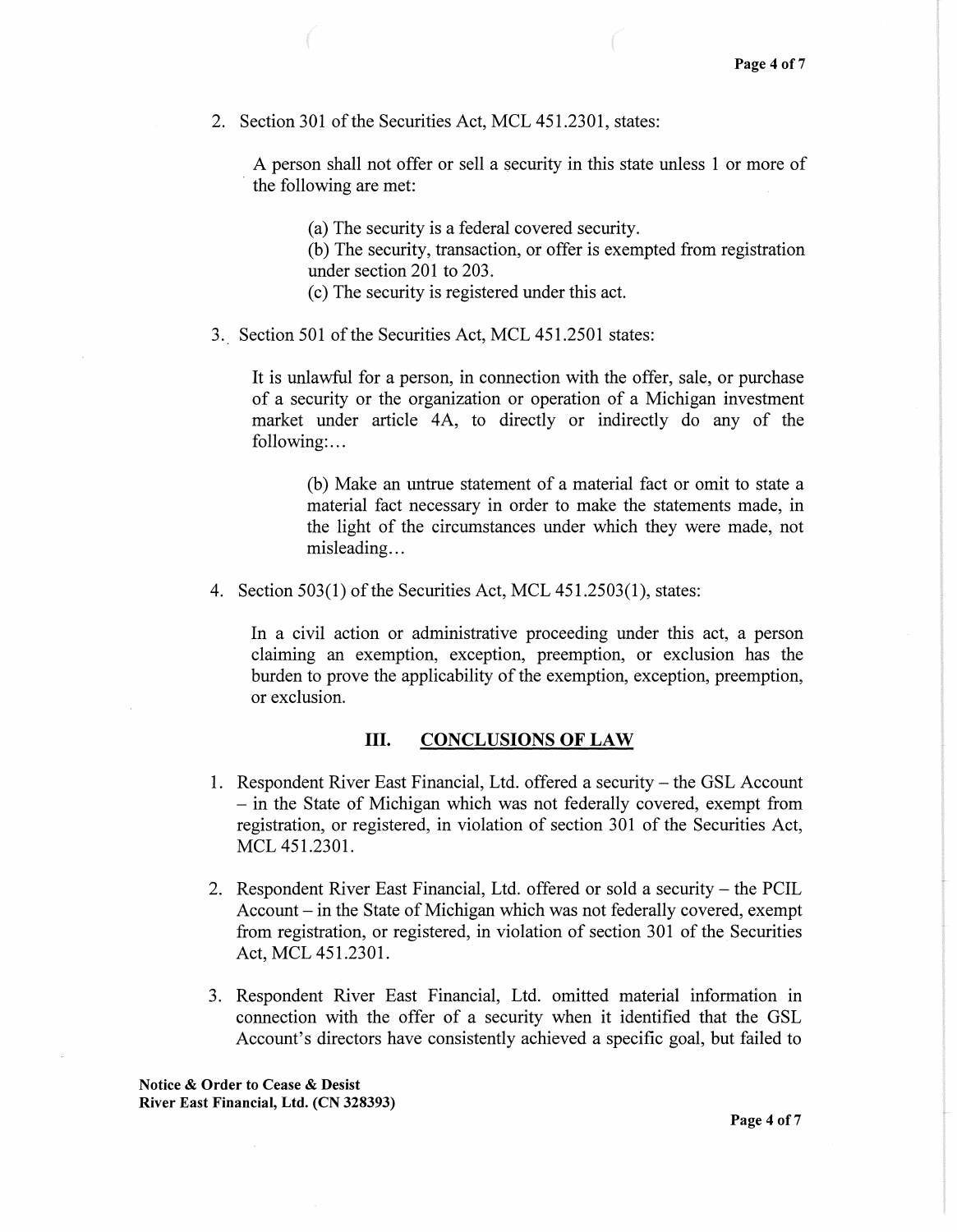identify any of the individual directors, their credentials, what special skills they possessed that allowed them to create value for investors, or the composition or decision making structure of the directorship. The information was material, omitted, and necessary to make other statements made not misleading, contrary to section 501 of the Securities Act, MCL 451.2501.

4. Respondent River East Financial, Ltd. omitted material information in connection with the offer of a security when it identified that PCIL Account's directors have consistently achieved a specific goal, but failed to identify any of the individual directors, their credentials, what special skills they possess that allowed them to create value for investors, or the composition or decision making structure of the directorship. Respondent stated that the directors had achieved great success in prior ventures, but omitted to state any information related to the identity of those prior ventures. The information was material, omitted, and necessary to make other statements made not misleading, contrary to section 501 of the Securities Act, MCL 451.2501.

## IV. **ORDER**

IT IS THEREFORE ORDERED, pursuant to section 604 of the Securities Act, MCL 451.2604, that:

- A. Respondent shall immediately CEASE AND DESIST from offering or selling unregistered securities and from omitting to state material facts in connection with the offer or sale of a security that are necessary to make other statements made not misleading, contrary to the Securities Act.
- B. Pursuant to section 604(2) of the Securities Act, this Notice and Order to Cease and Desist is IMMEDIATELY EFFECTIVE.
- C. In her Final Order, the Administrator, under section 604(4) of the Securities Act, MCL 451.2604(4), intends to impose a civil fine of \$40,000.00 against Respondent.
- D. Pursuant to section 508 of the Securities Act, MCL 451.2508, a person that willfully violates the Securities Act, or an order issued under the Securities Act, is guilty of a felony punishable by imprisonment for not more than 10 years or a fine of not more than \$500,000.00 for each violation, or both. An individual convicted of violating a rule or order under this act may be fined, but shall not be imprisoned, if the individual did not have knowledge of the rule or order.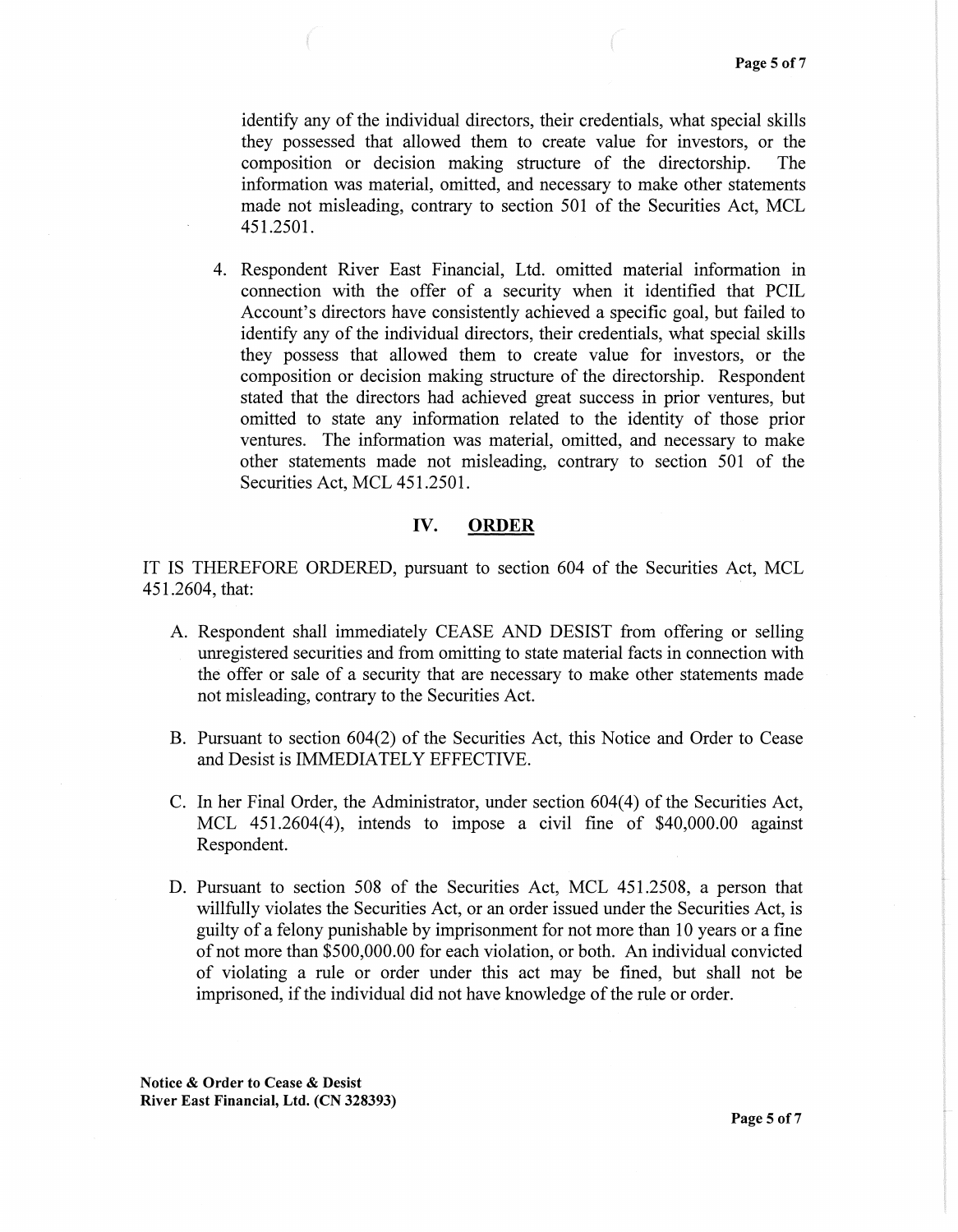# V. NOTICE OF OPPORTUNITY FOR HEARING

Section 604 of the Securities Act, MCL 451.2604, provides that Respondent has 30 days beginning with the first day after the date of service of this Notice and Order to Cease and Desist to submit a written request to the Administrator asking that this matter be scheduled for a hearing. If the Administrator receives a written request in a timely manner, the Administrator shall schedule a hearing within 15 days after receipt of the request. The written request for a hearing must be addressed to:

> Corporations, Securities & Commercial Licensing Bureau Regulatory Compliance Division P.O. Box 30018 Lansing, MI 48909

### VI. ORDER FINAL ABSENT HEARING REQUEST

A. Under section 604 of the Securities Act, MCL 451.2604, the Respondent's failure to submit a written request for a hearing to the Administrator within 30 days after the service date of this NOTICE AND ORDER TO CEASE AND DESIST shall result in this order becoming a FINAL ORDER by operation of law. The FINAL ORDER includes the imposition of the fmes cited described in section IV.C., and the fine amounts set forth below will become due and payable to the Administrator within sixty (60) days after the date this order becomes final:

> \$40,000.00 – River East Financial, Ltd., under section 604 of the Securities Act, MCL 451.2604.

B. CIVIL FINE payments should be payable to the STATE OF MICHIGAN and contain identifying information (e.g., names and complaint numbers) and mailed to the following address:

> Corporations, Securities & Commercial Licensing Bureau Final Order Monitoring P.O. Box 30018 Lansing, MI 48909

C. Failure to comply with the terms of this Order within the time frames specified may result in additional administrative penalties, including the summary suspension or continued suspension of all registrations held by Respondent under the Securities Act, the denial of any registration renewal, and/or the denial of any future applications for registration, until full compliance is made. Respondent may voluntarily surrender or withdraw a registration under the Securities Act; however, the surrender or withdrawal will not negate the summary suspension or continued suspension of the